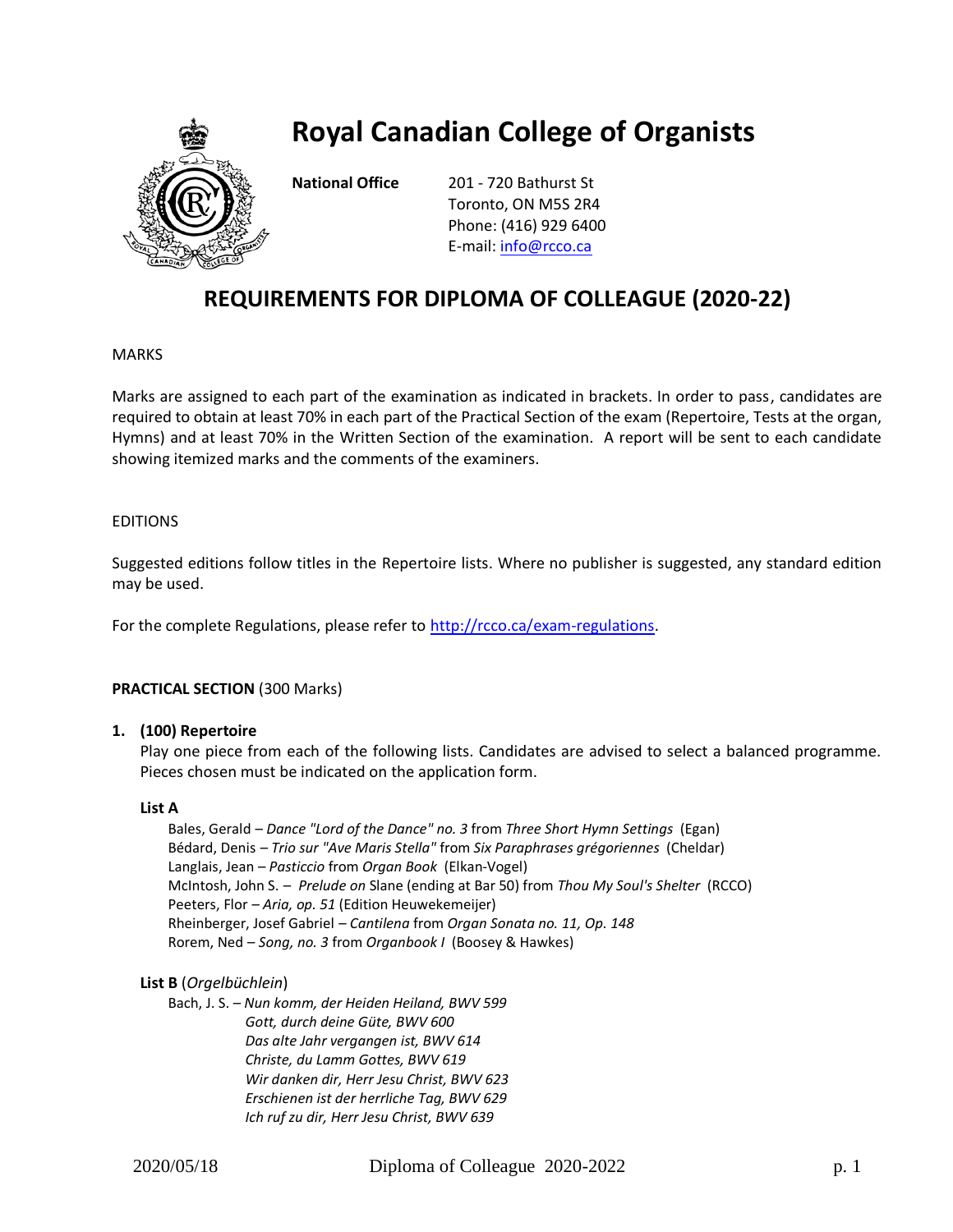# **2. (100) Tests at the organ**

A preview time of 60 seconds for Sight Reading tests and 40 seconds for the Transposition test is permitted. Candidates may play the Transposition test once through in the original key prior to the 40 second preview time. Candidates are not permitted to write directly on the examination question sheet.

- a) **(***35***)** Play at sight a passage of organ music which could involve change of manual and registration; the candidate must demonstrate the ability to maintain a steady pulse.
- b) **(35)** Play at sight a hymn-like composition written in four-part vocal open score, using G and F clefs. The pedals are not to be used.
- c) **(***30***)** Transpose a passage of music on two staves in the style of a hymn tune up or down a tone or semitone. Use of the pedals is optional.

# **3. (100) Hymns**

Play an introduction and all stanzas of two hymns, or one hymn and one modern worship song, as for congregational singing, demonstrating rhythmic control, sensitivity to the text, and effective registration. The CRCCO Hymn Leaflet includes five hymns and one modern worship song presented in leadsheet form (melody plus guitar chords[\) https://www.rcco.ca/resources/PDFs/Exams/Requirements/Hymns](https://www.rcco.ca/resources/PDFs/Exams/Requirements/Hymns%20CRCCO%202020-22.pdf) CRCCO 2020-22.pdf. The candidate should be prepared to play all five hymns. In one stanza of each hymn, the melody should be played on a solo registration with the accompaniment on a second manual and pedal. One of the five hymns will be chosen by the examiners, and the candidate will then choose one of the remaining four hymns, or the modern worship song, playing its melody with suitable keyboard harmony (not simple block chords).